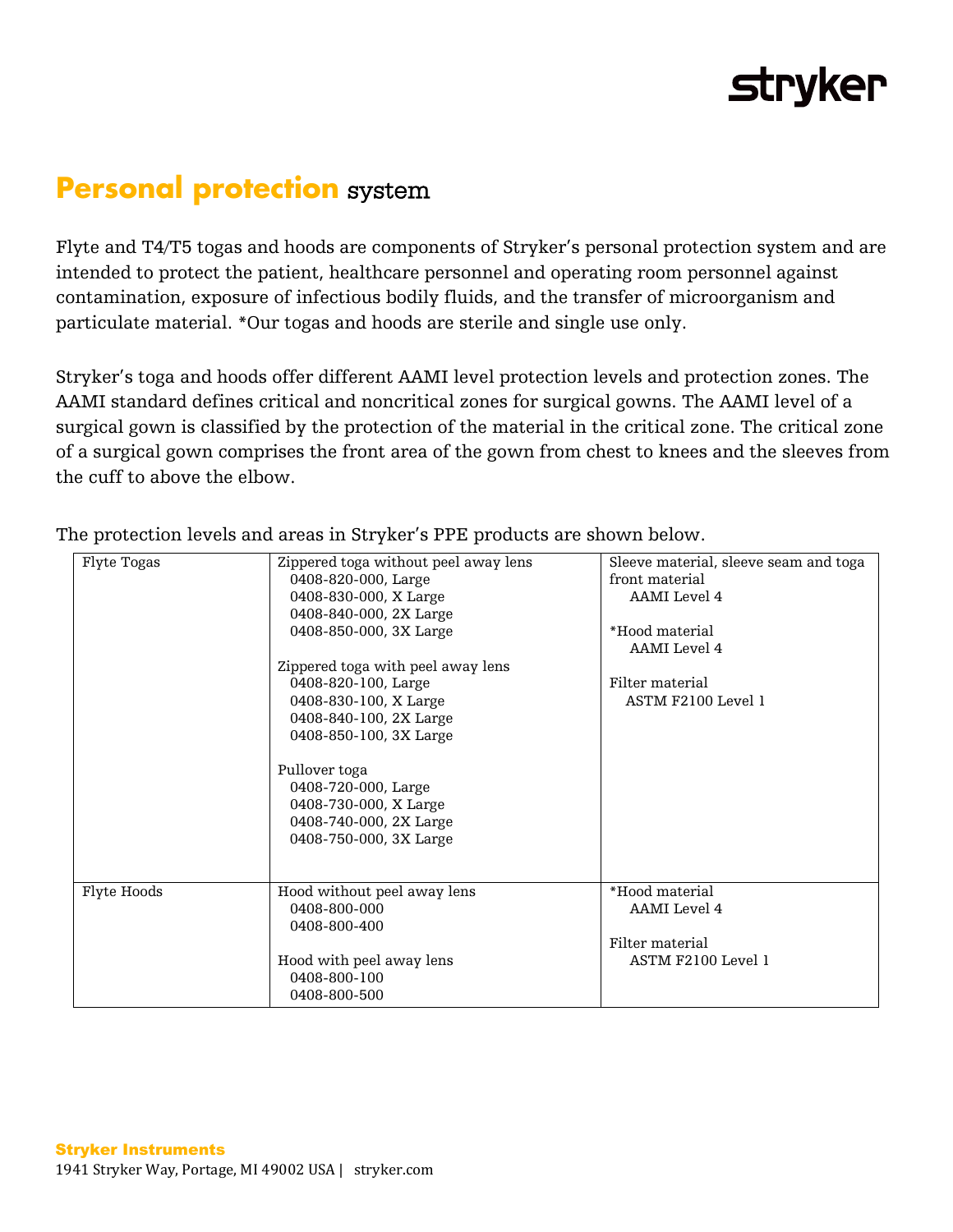## **stryker**

| Flyte SurgiCool Togas | Zippered toga                     | Sleeve material, sleeve seam and toga |
|-----------------------|-----------------------------------|---------------------------------------|
|                       | 0408-821-000, Large               | front material                        |
|                       | 0408-831-000, X Large             | <b>AAMI</b> Level 4                   |
|                       | 0408-841-000, 2X Large            |                                       |
|                       | 0408-851-000, 3X Large            | *Hood material                        |
|                       |                                   |                                       |
|                       |                                   | AAMI Level 1                          |
|                       | Zippered toga with peel away lens | ASTM F2100 Level 1                    |
|                       | 0408-821-100, Large               |                                       |
|                       | 0408-831-100, X Large             | Filter material                       |
|                       | 0408-841-100, 2X Large            | ASTM F2100 Level 1                    |
|                       | 0408-851-100, 3X Large            |                                       |
|                       |                                   |                                       |
|                       |                                   |                                       |
|                       | Pullover Toga                     |                                       |
|                       | 0408-721-000, Large               |                                       |
|                       | 0408-731-000, X Large             |                                       |
|                       | 0408-741-000, 2X Large            |                                       |
|                       | 0408-751-000, 3X Large            |                                       |
| Flyte SurgiCool Hoods | Hood without peel away lens       | *Hood material                        |
|                       | 0408-801-400                      | AAMI Level 1                          |
|                       |                                   | ASTM F2100 Level 1                    |
|                       |                                   |                                       |
|                       | Hood with peel away lens          |                                       |
|                       | 0408-801-500                      | Filter material                       |
|                       |                                   | ASTM F2100 Level 1                    |
| T4 Togas              | Zippered togas                    | **Sleeve material and toga front      |
|                       | 0400-810-000                      | material                              |
|                       | 0400-820-000                      | <b>AAMI</b> Level 4                   |
|                       | 0400-830-000                      |                                       |
|                       |                                   |                                       |
|                       | 0400-840-000                      | **Sleeve seam                         |
|                       | 0400-850-000                      | AAMI Level 1                          |
|                       |                                   |                                       |
|                       | Pullover togas                    | *Hood material                        |
|                       | 0400-710-000                      | AAMI Level 1                          |
|                       | 0400-720-000                      | ASTM F2100 Level 1                    |
|                       | 0400-750-000                      |                                       |
|                       | 0400-760-000                      |                                       |
|                       |                                   |                                       |
|                       | 0400-770-000                      |                                       |
| T4 Hoods              | Hood                              | *Hood material                        |
|                       | 0408-800-000                      | AAMI Level 1                          |
|                       |                                   | ASTM F2100 Level 1                    |
| T5 Togas              | Zippered togas                    | **Sleeve material and toga front      |
|                       | 0400-820-100                      | material                              |
|                       | 0400-850-100                      | AAMI Level 4                          |
|                       |                                   |                                       |
|                       |                                   | **Sleeve Seam                         |
|                       |                                   | <b>AAMI</b> Level 1                   |
|                       |                                   |                                       |
|                       |                                   |                                       |
|                       |                                   | *Hood Material                        |
|                       |                                   | AAMI Level 1                          |
|                       |                                   | ASTM F2100 Level 1                    |
| T5 Hoods              | Hood                              | *Hood material                        |
|                       | 0400-800-100                      | AAMI Level 1                          |
|                       |                                   | ASTM F2100 Level 1                    |

\*Per AAMI PB70: Hood material is exempt from the standard, but the material meets the requirement of the listed AAMI Level

\*\*T4/T5 Togas & Hoods are not cleared as meeting a barrier level of AAMI PB70 but the material meets the requirement of the listed AAMI Level.